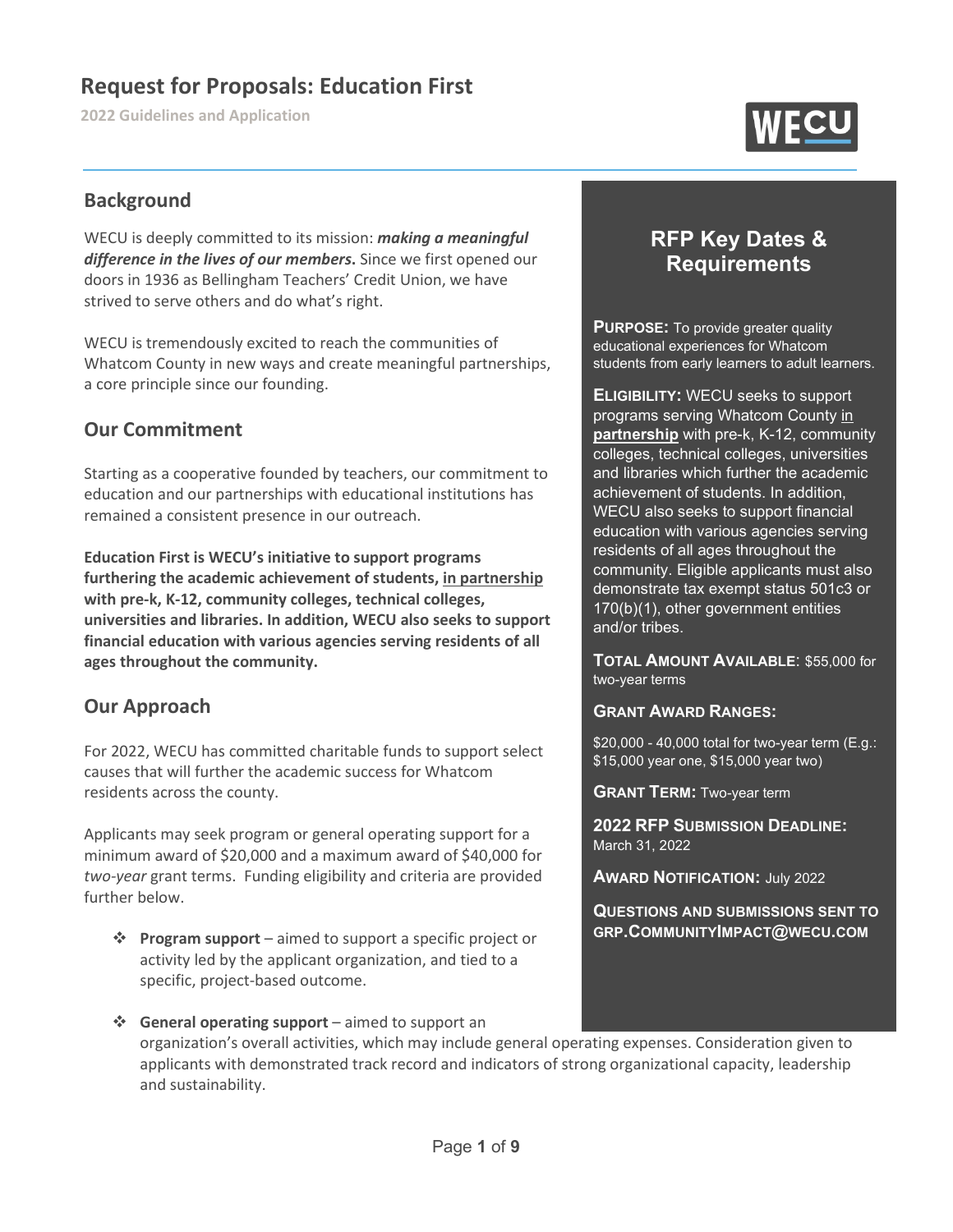To spread WECU charitable investments to address the increasing needs in our communities, grants to recipients will not be renewed after the two-year term to provide new applicants with this funding opportunity. Should you or your organization decide to submit a proposal in 2022, please keep in mind that WECU *Education First* **grant recipients will be asked to take a two-year hiatus (one full grant term) before re-applying for** *Education First* **funding.** This allows WECU the opportunity to support many promising opportunities and furthers our value that nonprofits sustain their operations through diverse funding sources.

This RFP invites proposals that can make significant changes in the educational experiences for individuals in our communities. Some examples include:

- Program development: To pilot parent and teacher's workshops on the prevention, recognition and responsible reaction to child sexual abuse. Thus, positioning students to be psychologically and emotionally ready to learn.
- Capacity building: Grants to organizations for staff support, training, and strategic or long-range planning. For example, training finance professionals how to teach everyday budgeting and financial literacy to high school students.
- Collaborative efforts: Partnering with other organizations (e.g. school-based nonprofit, PTA, library) to host monthly programs that promote family engagement centered on education and learning.

If an applicant does not deliver direct educational programming as a Pre-K, K-12, community college, technical college, university or library, memorandums of understanding between the nonprofit and the previously mentioned institutions must be attached at the time of proposal submission. Letters of support are acceptable if details of a future memorandum of understanding are included. A sample MOU is included. Submitted MOUs can vary in style but indicate leadership approval, key staff, important duties and responsibilities, timelines/schedules, etc.

**Note:** WECU continues its commitment to support a broad range of community issues and for those interested in learning more about our small grants program and volunteer support, please refer to wecu.com/community for additional information.

# **Eligibility**

- Organizations, school districts and postsecondary education institutions with tax exempt status 501c3 or 170(b)(1), other government entities and/or tribes.
- Organizations serving Whatcom County.
- *•* WECU receives a large volume of requests over the course of the year and therefore we are regrettably unable to support every worthwhile request. We are unable to award funds to certain sub-categories including, but not limited to: *requests for individuals, travel expenses, trips or tours, pledges, sectarian or religious purposes, political lobbying/campaigns, capital building for foundations, and scholarship funds (other than through our WECU Scholarship programs).* WECU will not consider requests from organizations or events which could create controversy or friction among the general membership.
- *•* WECU typically does not award funds to organizations that have already received funding during the current calendar year.
- Applicant agrees that it does not unlawfully discriminate in its employment practices, volunteer opportunities, or the delivery of programs or services, on the basis of race, color, religion, gender,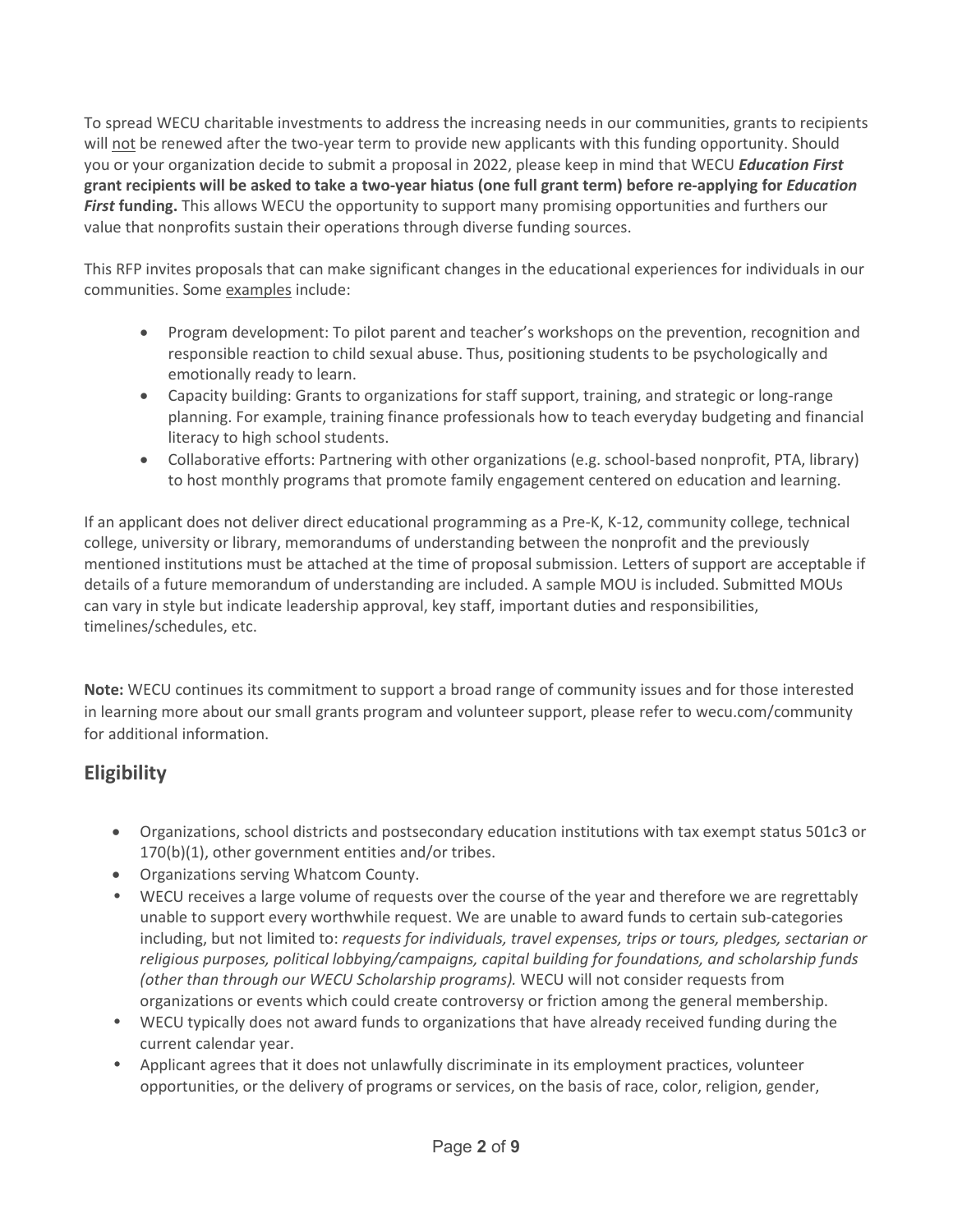gender identity/expression, national origin, ancestry, age, medical condition, disability, veteran status, marital status, sexual orientation, or any other characteristic protected by law.

• WECU Advisory Panel members that serve on boards or work as staff for an applying organization will recuse themselves from related funding decisions.

### **Timeline**

2022 Two-year grants

- o January 1, 2022 January 31, 2022 Letters of intent
- o January 17, 2022 March 31, 2022 Request for proposals
- o April 1, 2022 June 30, 2022 WECU Advisory Panel review
- 
- 
- 
- 
- 
- o July 2022 Notification of grant selection o August 2022 First installment grant payment o June 2023 Grantees share progress on year one o July 2023 Second installment grant payment **Grant Summary Report**

## **Decision and Notification Process**

An advisory panel of three to six members will actively participate in the review of the proposals April through June. The first screen will rank proposals based on alignment with WECU grant guidelines, viability, and need addressed. A subset of applicants will advance to the next round of review which includes an opportunity for the advisory panel to meet in person with applicant organizations on site or some other agreed upon location.

Ultimately, funding decisions will be based upon the degree to which the proposal meets the details outlined in the proposal narrative (pages 6-7) and the review criteria (page 8).

## **Expectations of Education First Grant Recipients**

- Recognition You agree that WECU may disclose information about the project and organization and use the name and logo of the grantee in WECU public communications (including press releases), advertising and marketing materials, reports, website, and other materials, for promotional or other purposes without further permission or compensation. Upon request by WECU, you agree to provide reasonable assistance to WECU to obtain signed publicity waivers from your employees, students, volunteers, and other persons associated with grantee (for example, for use of photos or video taken by WECU in connection with the grant or your project).
- Share learning and program highlights with WECU and the community (e.g. reporting, site visits, events).
- Recipients can expect grant awards to be paid in two installments: at time of award and after year one (contingent on satisfactory progress on funded project).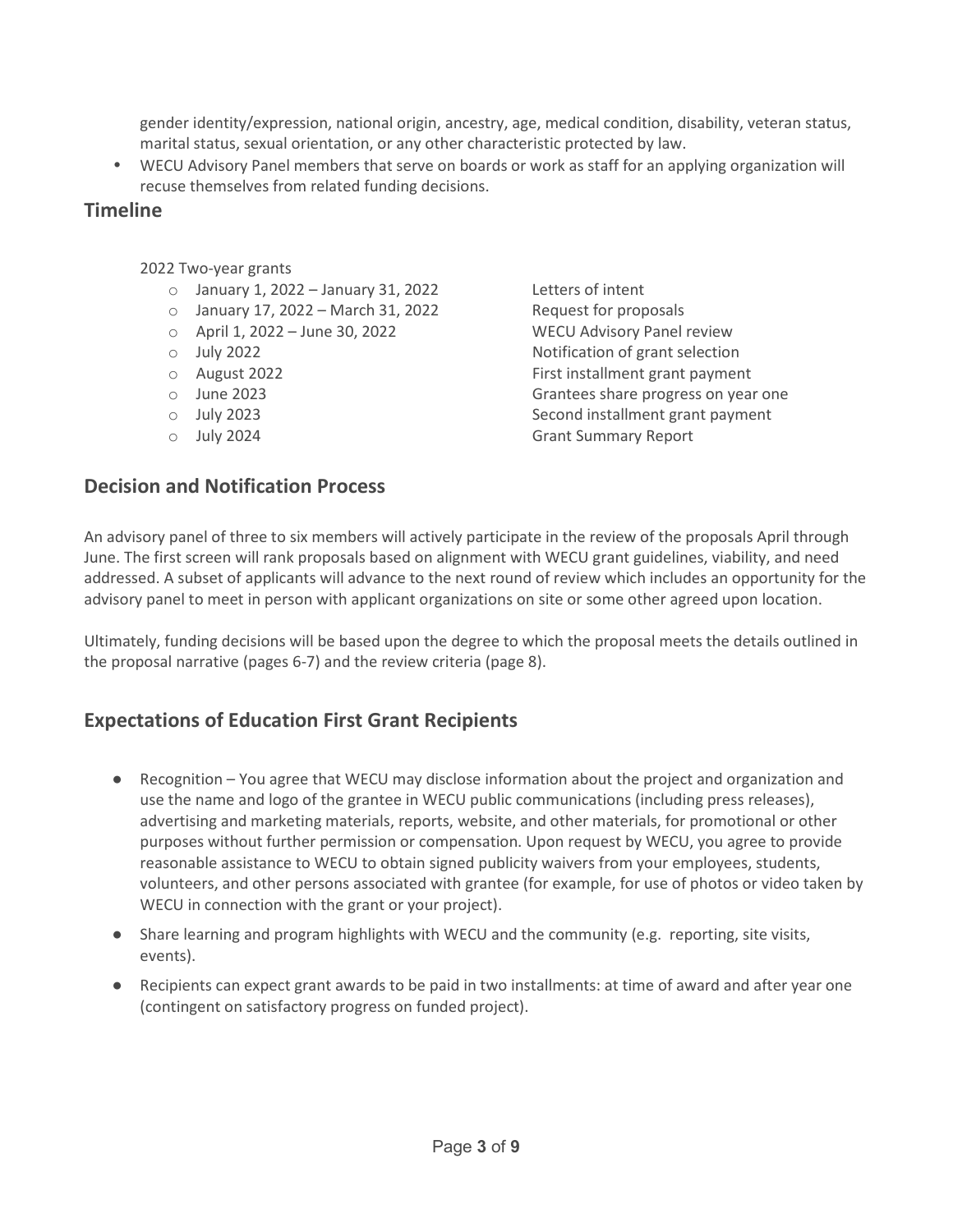### **SAMPLE: Letter of Intent**

Recipient Name Street Address Bellingham, WA 98227

Date

Dear WECU Education First Advisory Panel,

On behalf of <u>(Organization)</u> and (Program if applicable), I am writing to express our intent to apply for Education First funding in 2022.

Insert Brief Description of Organization and Program (if applicable) here.

Sincerely,

Name Title Email Phone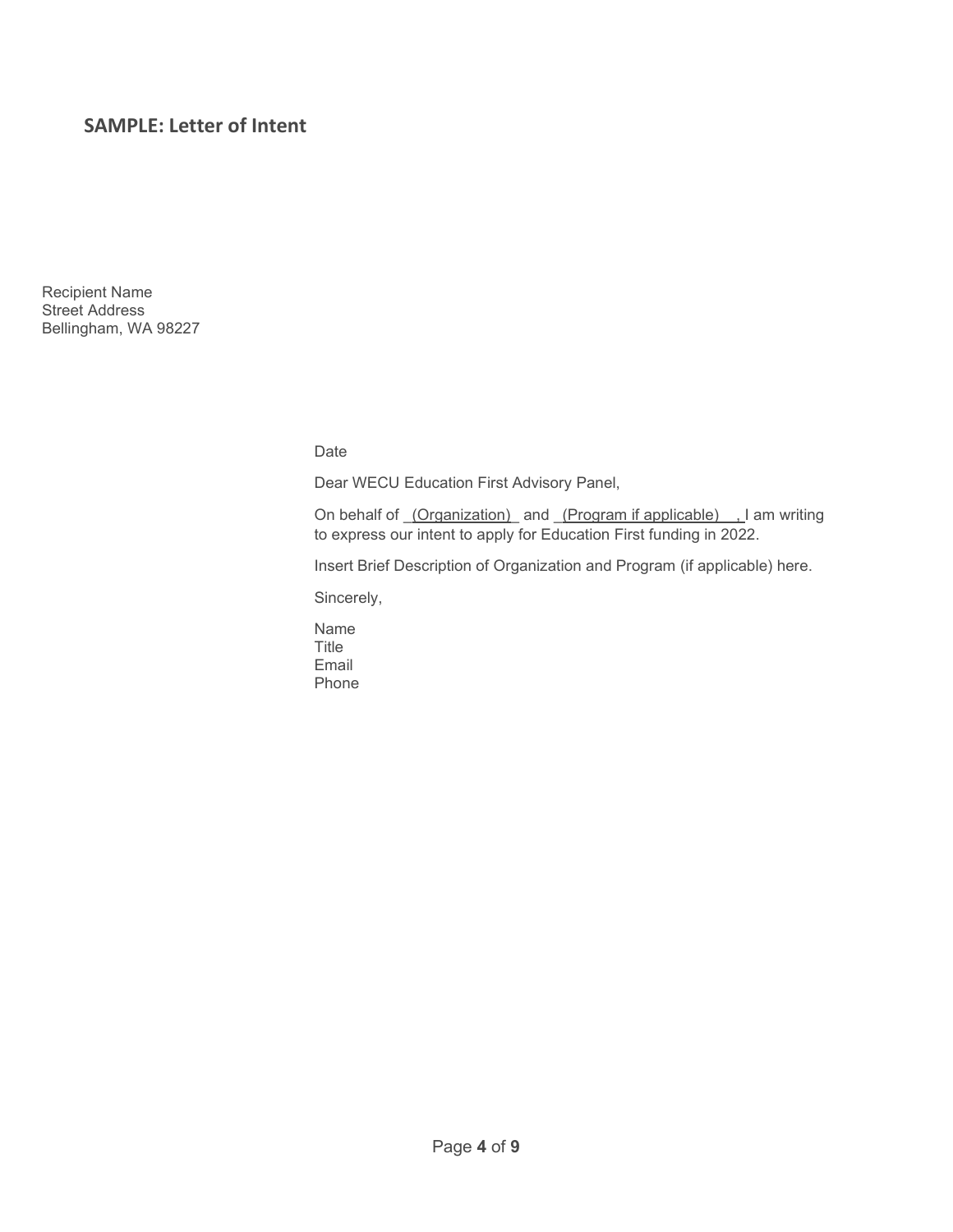## **SAMPLE: Memorandum of Understanding between Nonprofit and School/Library**

#### I. PARTIES

The purpose of the Memorandum of Understanding (MOU) is to establish a relationship between \_\_\_\_\_\_\_\_\_\_\_\_\_\_\_\_\_\_\_\_\_\_\_\_ (NONPROFIT) and \_\_\_\_\_\_\_\_\_\_\_\_\_\_\_\_\_\_\_\_\_\_\_(SCHOOL/Library).

WHEREAS, the NONPROFIT's services or program described in this MOU will be provided to the SCHOOL, the students, or the parents; and

BOTH PARTIES HEREBY enter into this MOU to enable the NONPROFIT to provide said services/programming to SCHOOL.

#### II. NONPROFIT SERVICES

- Ensure high quality instructional core
- Develop student's social/health skills, and emotional/physical health
- Develop student's cognitive and academic skills
- Create equitable opportunities for learning
- Ensure, maintain, or support high quality and effective instruction
- Prepare students for success in college and careers
- Help ensure, create, and/or sustain safe, healthy, and supportive schools
- Help create full-service community schools in SCHOOL district
- Increase graduation rates
- Other: \_\_\_\_\_\_\_\_\_\_\_\_\_\_\_\_\_\_\_\_\_\_\_\_\_\_\_

#### III. Time Commitment/Schedule

*Should detail amount of time NONPROFIT provides services to the SCHOOL/LIBRARY and when. The schedule should detail number of hours per day, number of days per week, number of weeks per month, etc that services will be provided at the SCHOO/LIBRARY. Both parties should agree to this schedule. Any resources of time provided by the SCHOOL/LIBRARY should be indicated as well.*

#### IV. Space

*Should specify location of services and any facility(s) donated for program purposes.*

#### V. Communication

*Include contact information for both NONPROFIT and SCHOOL/LIBRARY key staff (Name, title, address, phone number, email)* 

IN WITNESS THEREOF, the parties to this agreement have duly executed on the day month and year set forth below. This agreement will expire upon completion of services on MM/DD/YYYY.

By: \_\_\_\_\_\_\_\_\_\_\_\_\_\_\_\_\_\_\_\_\_\_\_\_\_ Dated: \_\_\_\_\_\_\_\_\_\_\_\_\_

SCHOOL/LIBRARY EXECUTIVE

By: \_\_\_\_\_\_\_\_\_\_\_\_\_\_\_\_\_\_\_\_\_\_\_\_\_ Dated: \_\_\_\_\_\_\_\_\_\_\_\_\_

NONPROFIT EXECUTIVE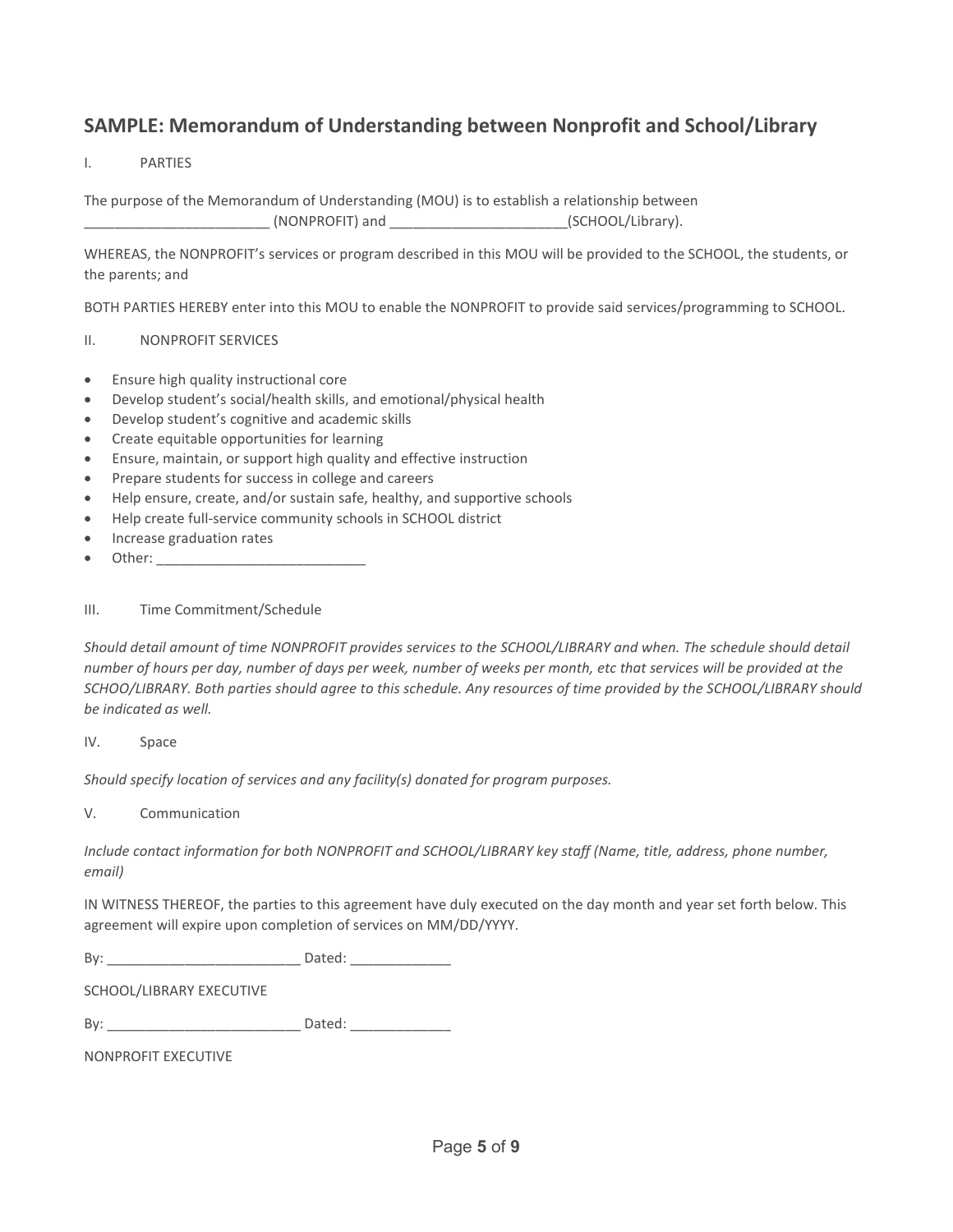## **Proposal Application Cover Page**

#### **Organization Information**

*In preparing a proposal to WECU, please include the following organization information in the first page of your proposal or within a separate cover page*:

|                                                                                                                                             | 1. Organization Legal Name:                                                                                      |                                           | EIN:   |  |  |  |  |
|---------------------------------------------------------------------------------------------------------------------------------------------|------------------------------------------------------------------------------------------------------------------|-------------------------------------------|--------|--|--|--|--|
| 2.                                                                                                                                          | Organization Director Name, Title, Phone:                                                                        |                                           |        |  |  |  |  |
| 3.                                                                                                                                          | Contact Person (if different):                                                                                   |                                           | Phone: |  |  |  |  |
| 4.                                                                                                                                          | <b>Contact Email Address:</b>                                                                                    |                                           |        |  |  |  |  |
| 5.                                                                                                                                          | <b>Physical Address:</b>                                                                                         |                                           |        |  |  |  |  |
|                                                                                                                                             |                                                                                                                  |                                           |        |  |  |  |  |
| <b>Proposal Information</b>                                                                                                                 |                                                                                                                  |                                           |        |  |  |  |  |
| 6.                                                                                                                                          | Request Amount:                                                                                                  | \$ (min \$20,000 - \$40,000 max total)    |        |  |  |  |  |
| 7.                                                                                                                                          | Organization budget:                                                                                             | $\mathsf{\dot{S}}$ and $\mathsf{\dot{S}}$ |        |  |  |  |  |
| 8.                                                                                                                                          | Request Need: Program Support General Operating Support (not specific to any one program or targeted<br>service) |                                           |        |  |  |  |  |
| Please attach each of the items below as separate PDF documents:                                                                            |                                                                                                                  |                                           |        |  |  |  |  |
| Proposal: Cover page, proposal narrative and for program support requests, include program<br>budget<br>Current board list and affiliations |                                                                                                                  |                                           |        |  |  |  |  |

Current fiscal year organization operating budget and/or project budget

Prior fiscal year operating budget, for **general operating support request**

Most Recently Filed Form 990

Audited financial statements (if available)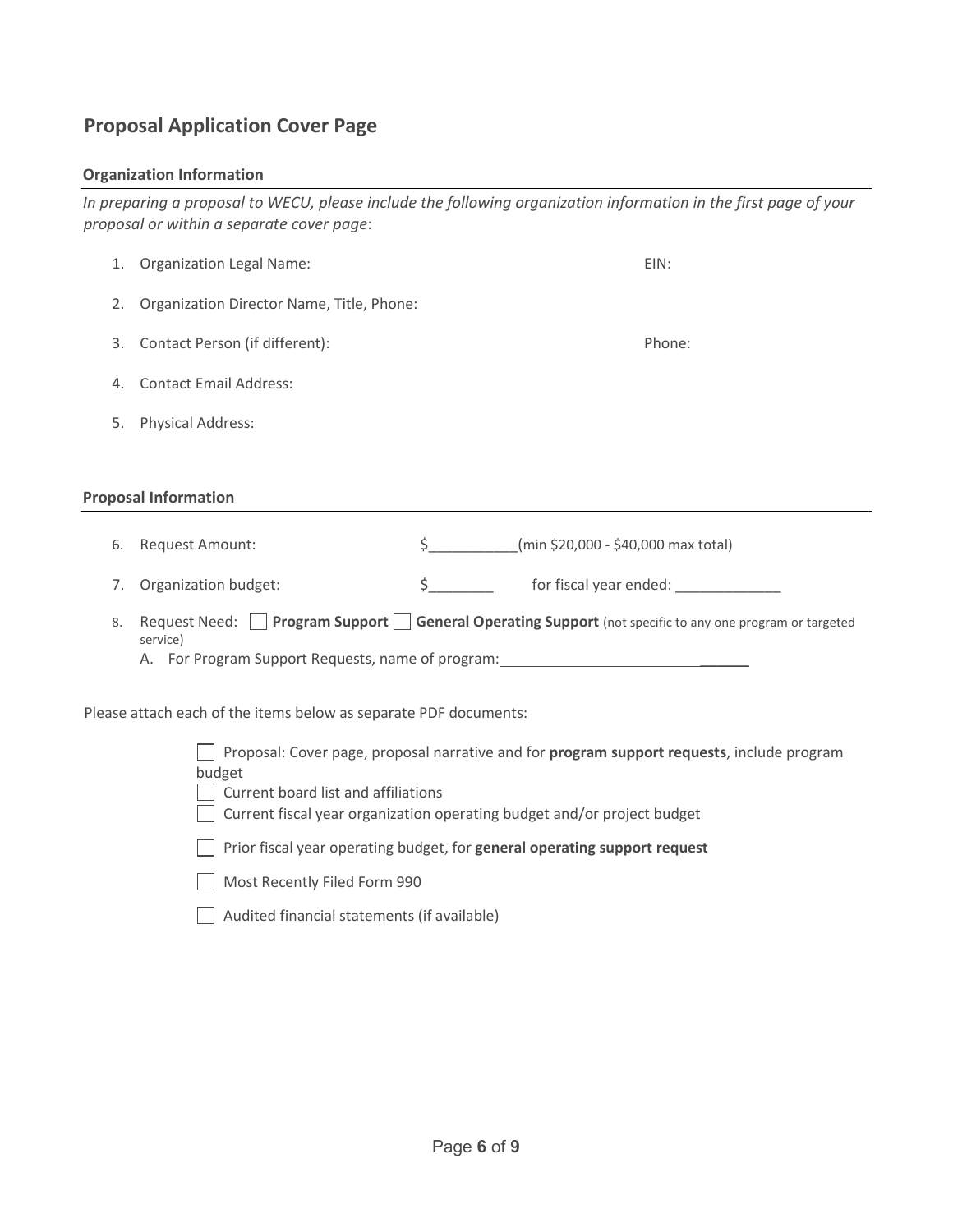## **Proposal Narrative**

*In preparing a project proposal, please provide a narrative summary answering the following questions. Proposal format should not exceed four pages, single-spaced in 11pt font. Any applications exceeding this limitation may be disqualified.* Note that information requested for program support differs from information requested for general operating support.

#### Program Support

- 1) **Alignment to** *Education First*: Briefly explain how this project addresses the *WECU Education First* initiative.
- 2) **Needs Statement:** What is the problem or issue you are trying to solve or address? Who is the population that you hope to impact or serve? Is there a disparate need? Please document and cite relevant and up-to-date demographic or research sources, if available, with a preference for local data. Provide any evidence that services rendered have reached or will reach target population.
- **3) Organizational Capacity:** What is your agency's history of effective service delivery to the community? What key staff and volunteers are in place? Will additional staff be required to carry out the project? In service delivery, who are your community partners?
- 4) **Budget and Sustainability:** Please provide a program budget for each year of funds requested showing a column for the total project cost and another column for the amount requested from WECU for each major cost category. Expected one-time costs (e.g. start-up/infrastructure-related) should be listed separately from on-going projectrelated costs. What are your agencies key funding sources? What is your strategy for sustaining the project after the funding term has ended (note: grantees are asked to wait two years before re-applying for *Education First* funds)?

#### **Example:**

|                                     | <b>Year 1 Budget Sources</b>        |                             |                 | <b>Year 2 Budget Sources</b>               |                             |                                   |
|-------------------------------------|-------------------------------------|-----------------------------|-----------------|--------------------------------------------|-----------------------------|-----------------------------------|
| <b>Expense</b><br><b>Categories</b> | Applicant<br><b>Contribution to</b> | <b>WECU</b><br>Contribution | Total<br>Year 1 | <b>Applicant</b><br><b>Contribution to</b> | <b>WECU</b><br>Contribution | <b>Total</b><br>Year <sub>2</sub> |
| (examples below)                    | <b>Program Budget</b>               | Year 1                      | $(A+B)$         | <b>Program Budget</b>                      | Year 2                      | $(A+B)$                           |
|                                     | Year 1                              | (B)                         |                 | Year <sub>2</sub>                          | (B)                         |                                   |
|                                     | (A)                                 |                             |                 | (A)                                        |                             |                                   |
| <b>Salaries</b>                     |                                     |                             |                 |                                            |                             |                                   |
| <b>Training</b>                     |                                     |                             |                 |                                            |                             |                                   |

- 5) **Implementation Plan and Milestones**: Briefly describe your proposed response to the expressed need and the process for shaping this request, in terms of partners or community members with whom you have consulted. Provide a high-level outline of your project plan and timeline, including any necessary planning, key activities, critical goals to meet throughout the grant term, and planning beyond the grant term. What are the anticipated challenges or inherent risks with this project? What are key service strategies and methods?
- 6) **Evaluation/Learning**: WECU values both qualitative and quantitative data and recognizes the challenges in demonstrating a correlation between funding and project success. Please describe, in your own words, how you will measure the success of this project, learn from its challenges, and share results broadly.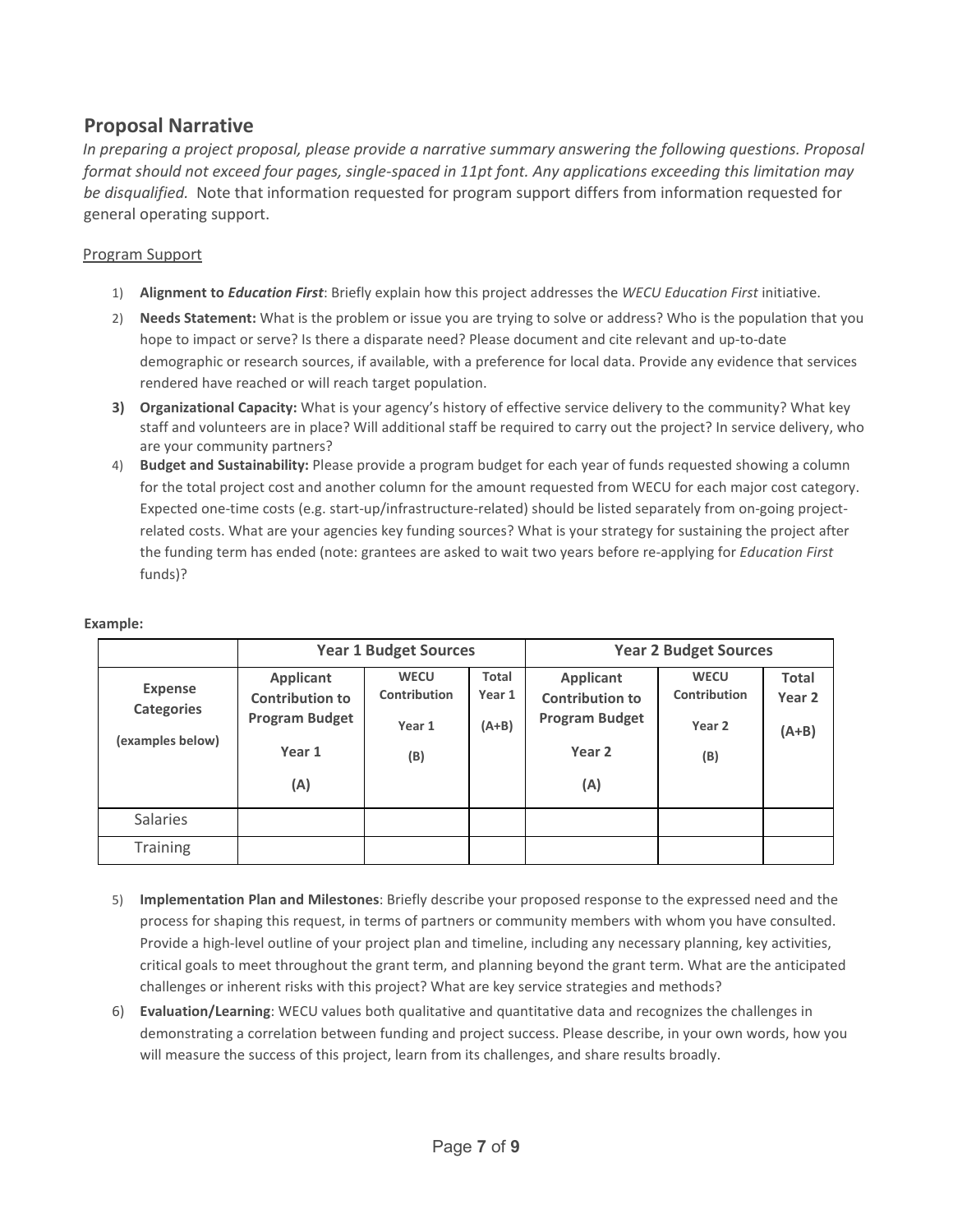# **Proposal Narrative Cont'd**

#### General Operating Support

- 1) **Alignment to** *Education First*: Briefly explain how your organization addresses the *WECU Education First* initiative.
- 2) **Needs Statement:** What is the problem or issue you are trying to solve or address? Who is the population that you hope to impact or serve? Is there a disparate need? Please document and cite relevant and up-to-date demographic or research sources, if available, with a preference for local data. Provide any evidence that services rendered have reached or will reach target population.
- **3) Organizational Capacity:** What is your agency's history of effective service delivery to the community? What key staff and volunteers are in place? Please describe the level of relevant experience of organizational leadership, both staff and board. Will additional staff be required to carry out the project? In service delivery who are your community partners?
- 4) **Budget and Sustainability:** Include organization budget the past two fiscal years. How will your organization best utilize a general operating support grant? Include a list of the top three ongoing funding sources contributing toward your organization's mission.
- 5) **Implementation Plan, and Milestones**: Briefly describe your proposed response to the expressed need and the process for shaping this request, in terms of partners or community members with whom you have consulted. Provide a high-level outline of your activities and timelines, including mission, vision, strategic initiatives and critical organization goals to meet throughout the grant term, and planning beyond the grant term. What are the anticipated challenges or inherent risks? What are key service strategies and methods?
- 6) **Evaluation/Learning**: WECU values both qualitative and quantitative data and recognizes the challenges in demonstrating a correlation between funding and project success. Please describe, in your own words, how you will measure organizational success, learn from challenges, and share results broadly. Additionally, name two areas *within* your organization or *served by* your organization that are a focus of continuous improvement.